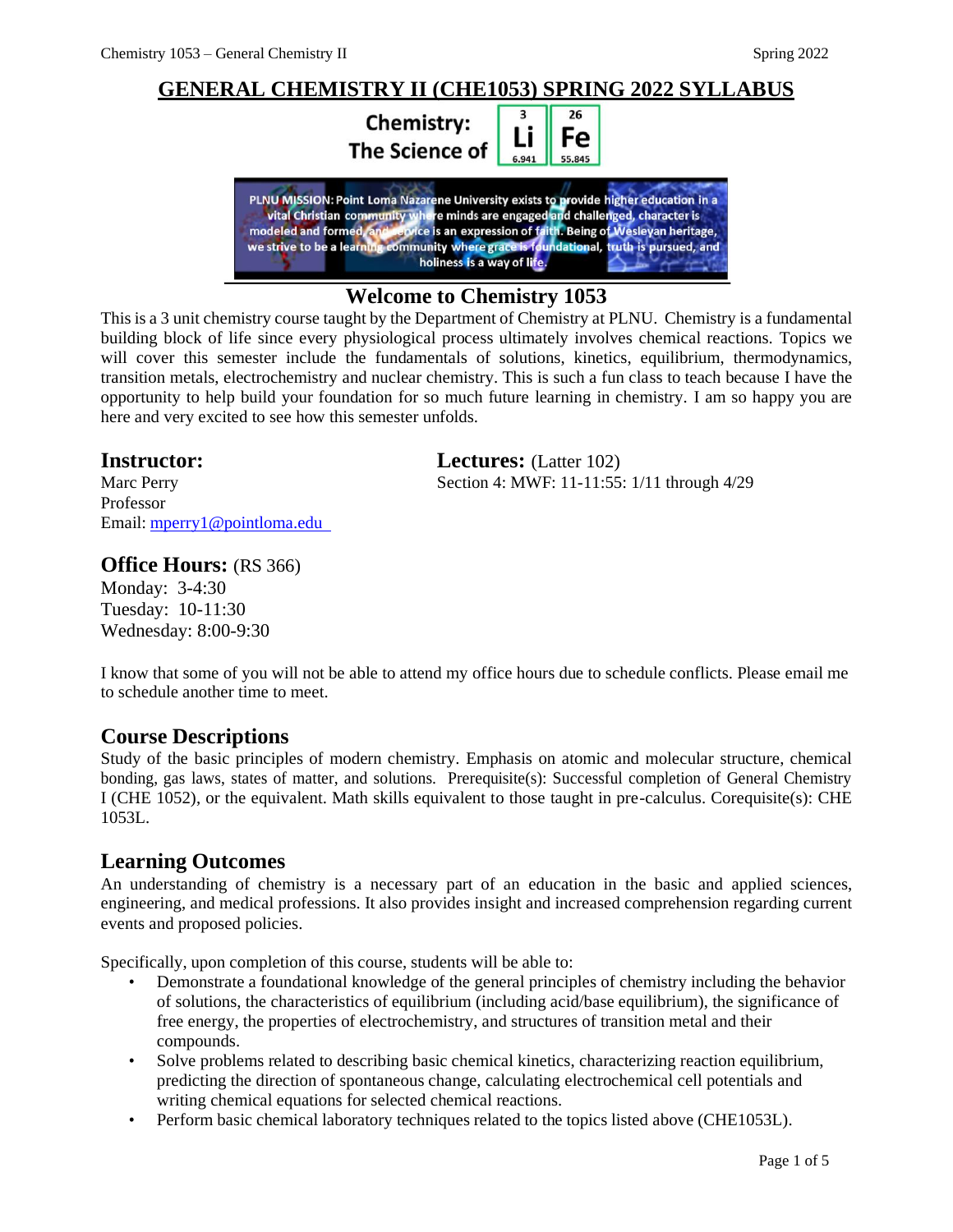## **Strategies for success in CHE1052**

- 1. It is crucial that you primarily understand as well as memorize course material. You will be expected to synthesize your knowledge on homework, quizzes, and exams. Focus on recognizing patterns and learn to apply the problem solving strategies that are introduced in the book and lecture.
- 2. Working problems is the key to success. Work the practice problems in the book as you read the material and start homework sets early so that you can take advantage of office hours.
- 3. Be prepared for each class session. The time you invest in reading the assigned sections, taking notes, and answering pre-lecture practice problems will be repaid in full when it comes time to study for exams.
- 4. Get help if you do not understand something. I am here for you!

# **Advice from recent General Chemistry students**

- "Stay on top from the beginning. Work on test taking strategy. Study. Exams are everything."
- "Read the sections assigned for each lecture beforehand. Even if you don't understand what you are reading, it will make so much sense when the instructor explains it. Doing this keeps you on top of this class and makes quizzes and tests much easier to study for."
- "I advise them to start mastering chemistry assignments as soon as they are assigned. They should take advantage of office hours, too."
- "Go to office hours if you don't understand something! Read the textbook it actually helps so much to go over those examples and do them yourself. When studying for the exams, redo examples from class handouts."
- "Dedicate a certain amount of time each day to reviewing in class material and go to office hours if you are confused about anything at all."
- "Study hard and prioritize your time. Also, make a good relationship with the professor."
- "Apply yourself and work hard. You as an individual determine your success in general chemistry."
- "Take the class seriously from the very beginning."

# **EVALUATION**

The described activities will contribute to your total course grade according to the following:

| Hour Examinations (4)      | 50% |
|----------------------------|-----|
| Homework (online & other)  | 15% |
| Quizzes                    | 7%  |
| Participation              | 4%  |
| <b>Christian Practices</b> | 4%  |
| <b>Final Examination</b>   | 20% |

Letter grades will be assigned at the end of the course based on your percentage of total possible points, according to the following scale:

| A    | $90 - 100\%$ |
|------|--------------|
| B    | $80 - 89\%$  |
| C    | $70 - 79\%$  |
| D    | $60 - 69\%$  |
| NC/F | $< 60\%$     |

 $(+)$  and  $(-)$  grades will be assigned within each bracket. (There is no A+ grade.)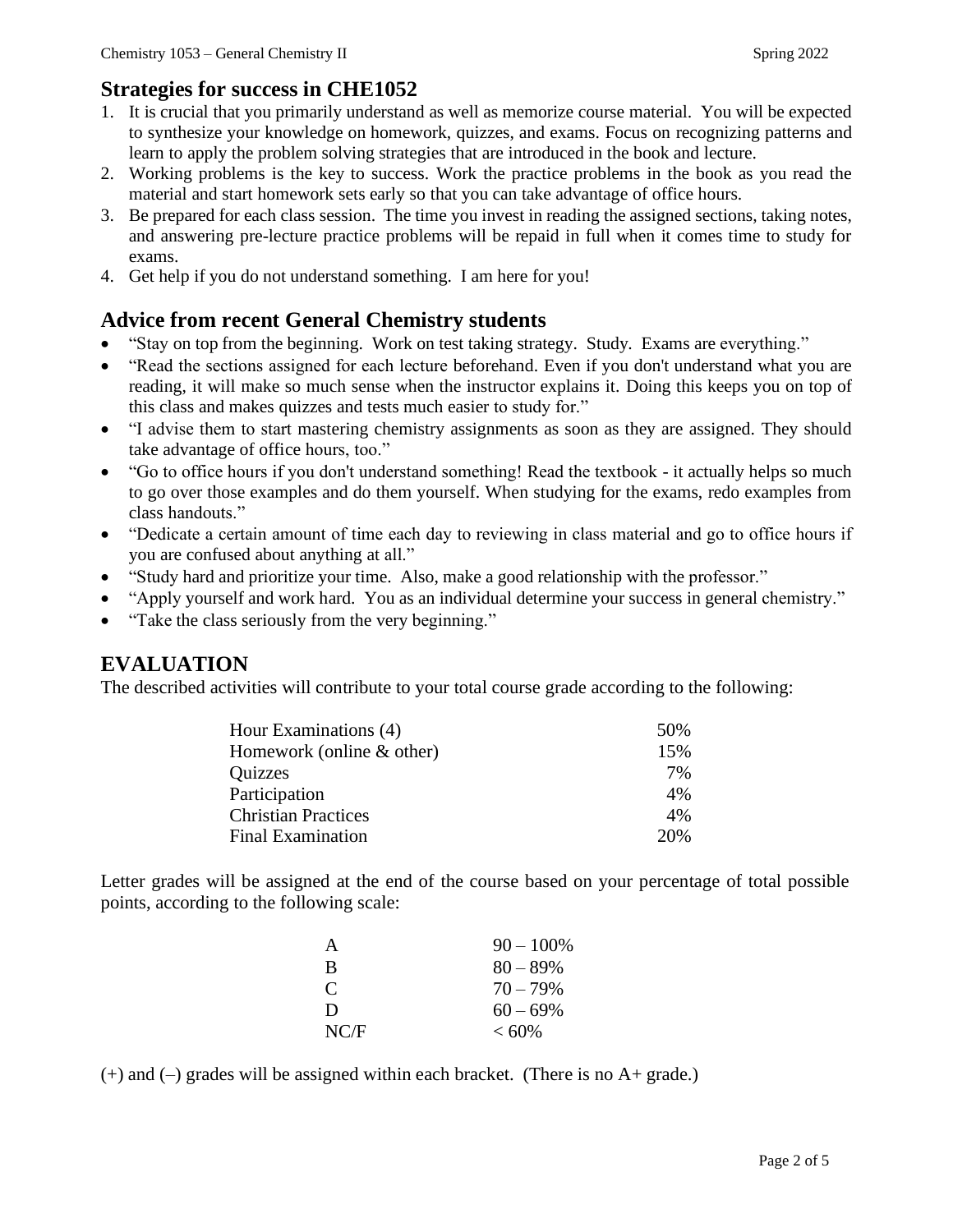# **LEARNING MATERIALS\***

- 1. *Textbook:* Tro, Chemistry: A Molecular Approach Plus Modified MasteringChemistry with eText, Pearson, 5<sup>th</sup> Edition, ISBN-13: 9780135748626 (hardcover text), 9780135748763 (looseleaf text), or 9780134989884 (etext)
- 2. *Online Homework:* MasteringChemistry [www.masteringchemistry.com](http://www.masteringchemistry.com/) (bundled with text or purchased separately) Course ID: jansma46580
- 3. *Course Website:* Canvas canvas.pointloma.edu
- 4. *Scientific Calculator:* Non-graphing, non-programmable calculator required for exams and quizzes.

\* These materials are used for both semesters of General Chemistry.

# **ADMINISTRATION**

- 1. Attendance: You are responsible for all the material covered during class. Regular and punctual attendance at all class sessions is considered essential to optimum academic achievement. If the student is absent for more than 10 percent of class sessions, the faculty member will issue a written warning of de-enrollment. If the absences exceed 20 percent, the student may be de-enrolled without notice until the university drop date or, after that date, receive the appropriate grade for their work and participation.
- 2. The use of portable electronic devices (phones, laptops, iPods, etc.) not related to the course is not permitted in the classroom.
- 3. Online Homework: Homework will be assigned regularly through MasteringChemistry (Course ID: jansma46580). Successful completion of the homework is essential in mastering the course material. Late assignments will not be accepted.
- 4. Participation: Class participation is crucial for all student success and the grade will be based on handwritten assignments and clicker scores.
- 5. Christian Practices: There ought to be something different about a course taken at PLNU when compared to an institution that is not faith based. This difference, at least for General Chemistry, is not in content. It is, instead a difference in the class community. I desire for our class to be one in which the needs of others in the class are considered by the community. You will be assigned to a group at the beginning of the semester and you will be asked to pray for members of the group throughout the semester. You will meet as a group at least three times during the semester with the first meeting occurring in the first two weeks of class. You will be required to fill out a log that includes the times you met as a group, the times you have prayed for group members, as well as times that you have encouraged a classmate or helped them in some way. You will hand this log in at the end of the semester and will be required to have at least 10 entries total with entries from at least two of the three categories (prayer, encouragement, and help) in addition to the three group meetings. This log will count for 90 points. In addition, you will be required to write a brief reflection on the overall assignment. This will also be worth 10 points. This Christian practice, love of neighbor, assignment will be worth 4% of your overall course grade.
- 6. Exams and Quizzes: Four exams and a comprehensive final will be given during the semester. Make-up exams will be arranged only if the instructor is contacted prior to the scheduled exam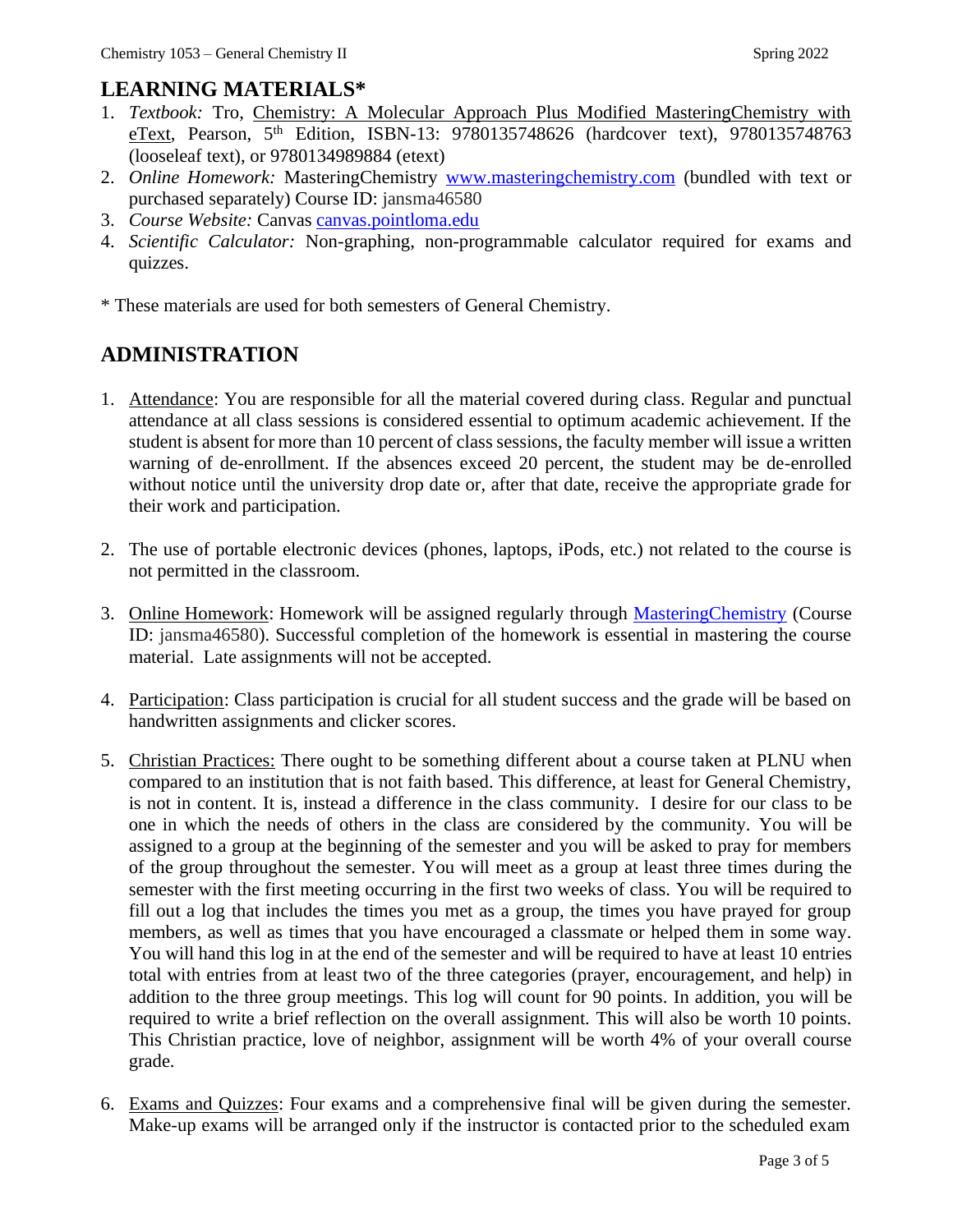time and then only if you present an institutionally valid excuse. Quizzes will be given via Canvas at the start of each week, covering material from the previous week. The lowest quiz score will be discarded when final grades are computed. *Only non-graphing and non-programmable calculators may be used for exams and quizzes.*

- 7. Course Website: Canvas (CHE1053-1 FA22 General Chemistry II) is used as a repository for course material such as lecture notes, slides, and miscellaneous items. Announcements will be sent out via Canvas. It is your responsibility to check Canvas regularly and to confirm that your correct email address is in the system.
- 8. Course Schedule: The course schedule is available on canvas.

# **PLNU FINAL EXAMINATION POLICY**

Successful completion of this class requires taking the final examination **on its scheduled day and time (Monday, May 2 4:30-7 pm)**. The final examination schedule is posted on the Undergraduate Records site.

# **FOUNDATIONAL EXPLORATIONS MISSION**

PLNU provides a foundational course of study in the liberal arts informed by the life, death, and resurrection of Jesus Christ. In keeping with the Wesleyan tradition, the curriculum equips students with a broad range of knowledge and skills within and across disciplines to enrich major study, lifelong learning, and vocational service as Christ-like participants in the world's diverse societies and culture.

# **PLNU COPYRIGHT POLICY**

Point Loma Nazarene University, as a non-profit educational institution, is entitled by law to use materials protected by the US Copyright Act for classroom education. Any use of those materials outside the class may violate the law.

# **STATE AUTHORIZATION**

State authorization is a formal determination by a state that Point Loma Nazarene University is approved to conduct activities regulated by that state. In certain states outside California, Point Loma Nazarene University is not authorized to enroll online (distance education) students. If a student moves to another state after admission to the program and/or enrollment in an online course, continuation within the program and/or course will depend on whether Point Loma Nazarene University is authorized to offer distance education courses in that state. It is the student's responsibility to notify the institution of any change in his or her physical location. Refer to the map on State Authorization to view which states allow online (distance education) outside of California.

# **INCOMPLETES AND LATE ASSIGNMENTS**

All assignments are to be submitted/turned in by the beginning of the class session when they are due—including assignments posted in Canvas. Incompletes will only be assigned in extremely unusual circumstances.

# **PLNU ACADEMIC HONESTY POLICY**

Students should demonstrate academic honesty by doing original work and by giving appropriate credit to the ideas of others. Academic dishonesty is the act of presenting information, ideas, and/or